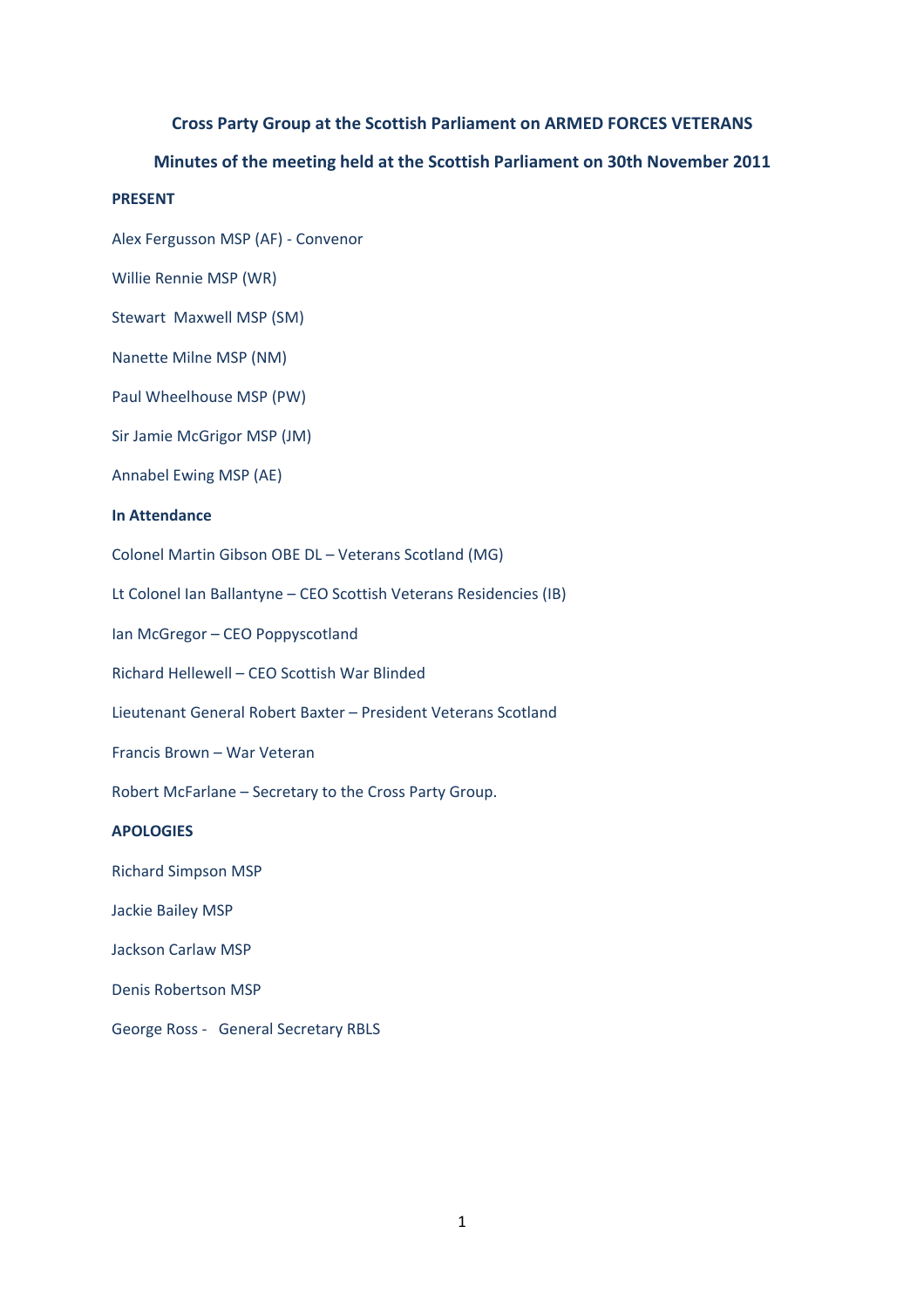### **BUSINESS.**

- 1. The minutes of the inaugural meeting of the  $5<sup>th</sup>$  October 2010 were agreed as a true record
- 2. There were no matters arising.

## **3. Veterans Presentation**

- a. Colonel Gibson gave a presentation on the current state of the Veterans community in Scotland, and on issues affecting them. Copies of the presentation can be obtained from gensec@veteransscotland.org.uk
- b. MG indicated that the veterans Community were impressed with the scope and content of the recent debate in the Scottish Parliament on Veterans affairs.

### **4. Areas of discussion arising from the presentation**

- i. Services to veterans should be delivered at the point of need.
- ii. Office of the Scottish Charities regulator could they do more to limit the plethora of service related charities springing up in Scotland. The consensus was that whilst it is wrong to try and stop people wanting to start a charity OSCR could do more to signpost those wishing to set up towards existing service providers who could accommodate their wishes. OSCR should be encouraged to carry out improved initial due diligence and on going governance monitoring.
- iii. Resources are a major issue within the  $3<sup>rd</sup>$  sector particularly as we are being asked to do more to provide services alongside established LA and Government departments.
- iv. The role of the Confederation of Scottish Local Authorities (COSLA) was discussed at length and in particular their role in provision of housing.
- v. MOD need to be kept under pressure to improve the advice and guidance given to Early Service Leavers (ESL) to help them understand what is available to them when they leave the service and to give the coping strategies to adapt to civilian life.
- vi. There needs to be a single point of access for disabled and vulnerable veterans to find employment opportunities.
- vii. There needs to be a consistent and joined up front end to service provision.
- viii. Service providers (including Police) need to be educated in service life and the way it impinges on families.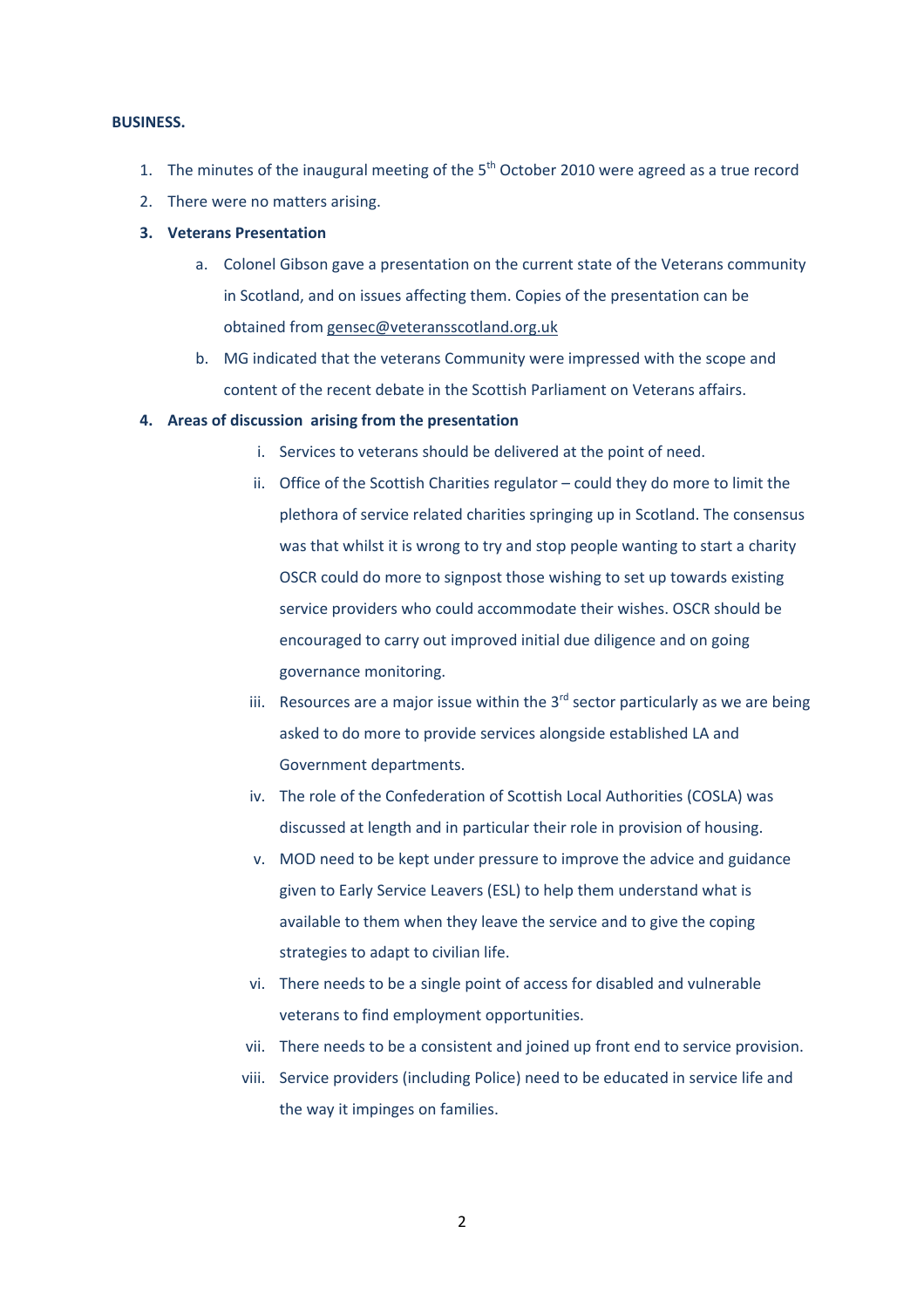- ix. Veterans need a single point of access for help and assistance along the lines of "Crimestoppers". The Veterans Agency (VA) provide a 12 hour 5 day a week service and there are plans to make this a 24/7 service.
- x. Veteran's organisations can assist the SG to establish a series of metrics to allow monitoring of service provision.
- xi. GP's need to be more proactive in identifying veterans and their needs.
- xii. The priority treatment rules need to re‐published to raise awareness of the scheme among stakeholders.
- xiii. Alcohol addiction is more prevalent within the veterans community in Scotland
- xiv. Mental Health ‐ the need to ensure service provision was adequate to meet the perceived need arising from the current conflicts.

### **5. Priorities for CPG**

- a. From the above the XPG identified the following topics as being a priority and ones which they could advance.
	- i. COSLA issues –**ACTION** ‐ The Secretary was asked to invite COSLA and the Scottish Housing Federation to the next meeting to discuss matters. VS would produce a paper for discussion. **ACTION** VS to produce a paper on issues where COSLA is involved i.e. Local Governments role in veteran's affairs.
	- ii. The role of the Armed Forces in preventing alcohol problems transferring to civilian life. MSP's were to be encouraged to speak out about the alcohol culture within the Armed forces. **ACTION** ‐ Further briefings on the problems relating to alcohol abuse and its impact on the veteran's community are to arranged
	- iii. Discussions with the Veterans agency about Scotland specific requirements for Veterans support. **ACTION** -The secretary was tasked to invite the CEO of the Veterans Agency to brief the CPG on matters Scottish.
	- iv. Further discussions to mirroring initiatives that are on going in other parts of the UK within Scotland. Particularly in the field of Mental Health.
	- v. There is need to ensure GP's are fully engaged in the process. **ACTION** ‐ RCGP are to invited to a CPG meeting to discuss.
- 6. Given the number of issues and the timescale to be informed about them the CPG agreed to insert a further meeting into the schedule in April.